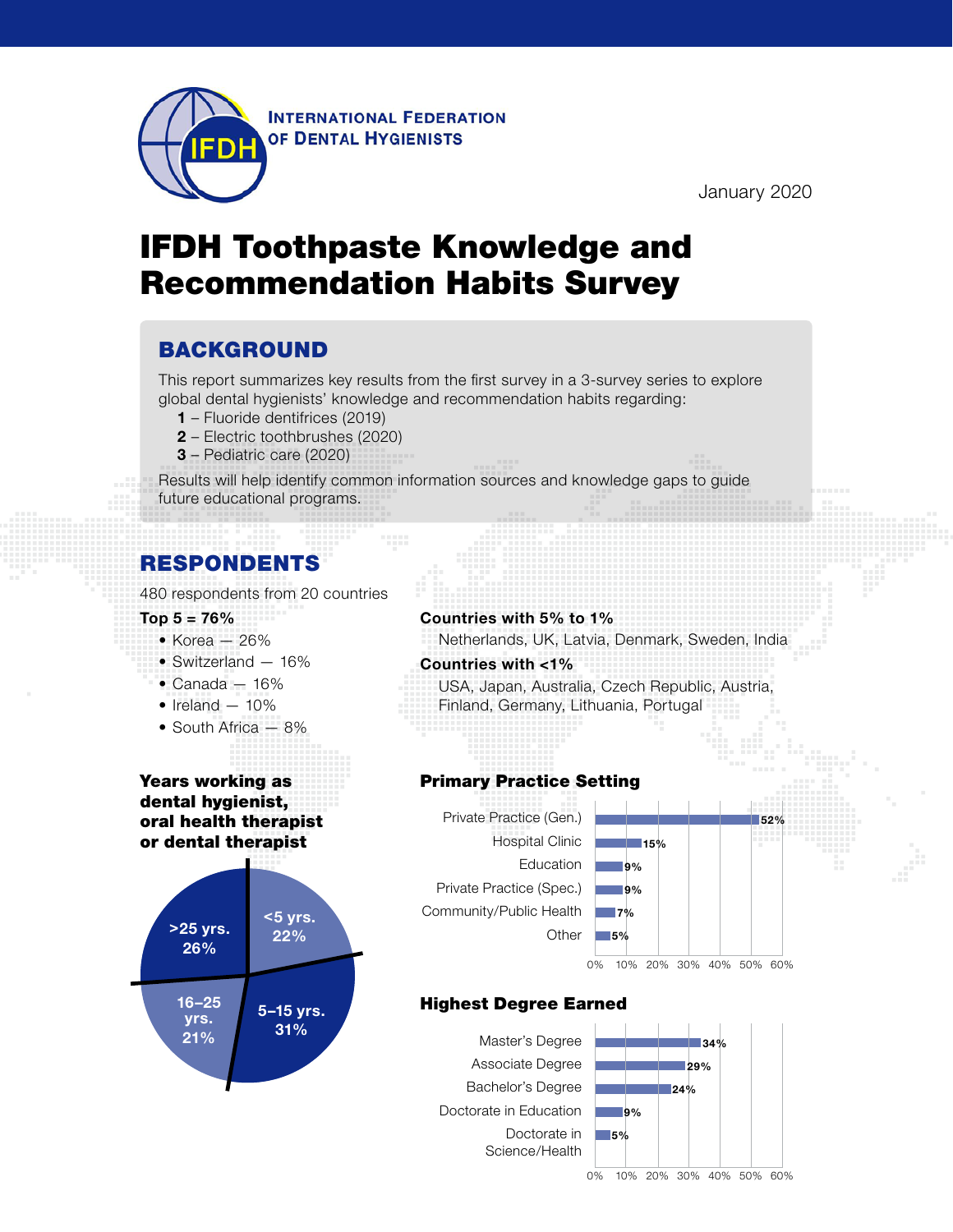

## RECOMMENDATION HABITS

#### Importance of factors in making *product* recommendations



#### Recommend specific non-Rx fluoride toothpaste? Very important



### x Fluoride recommended most often

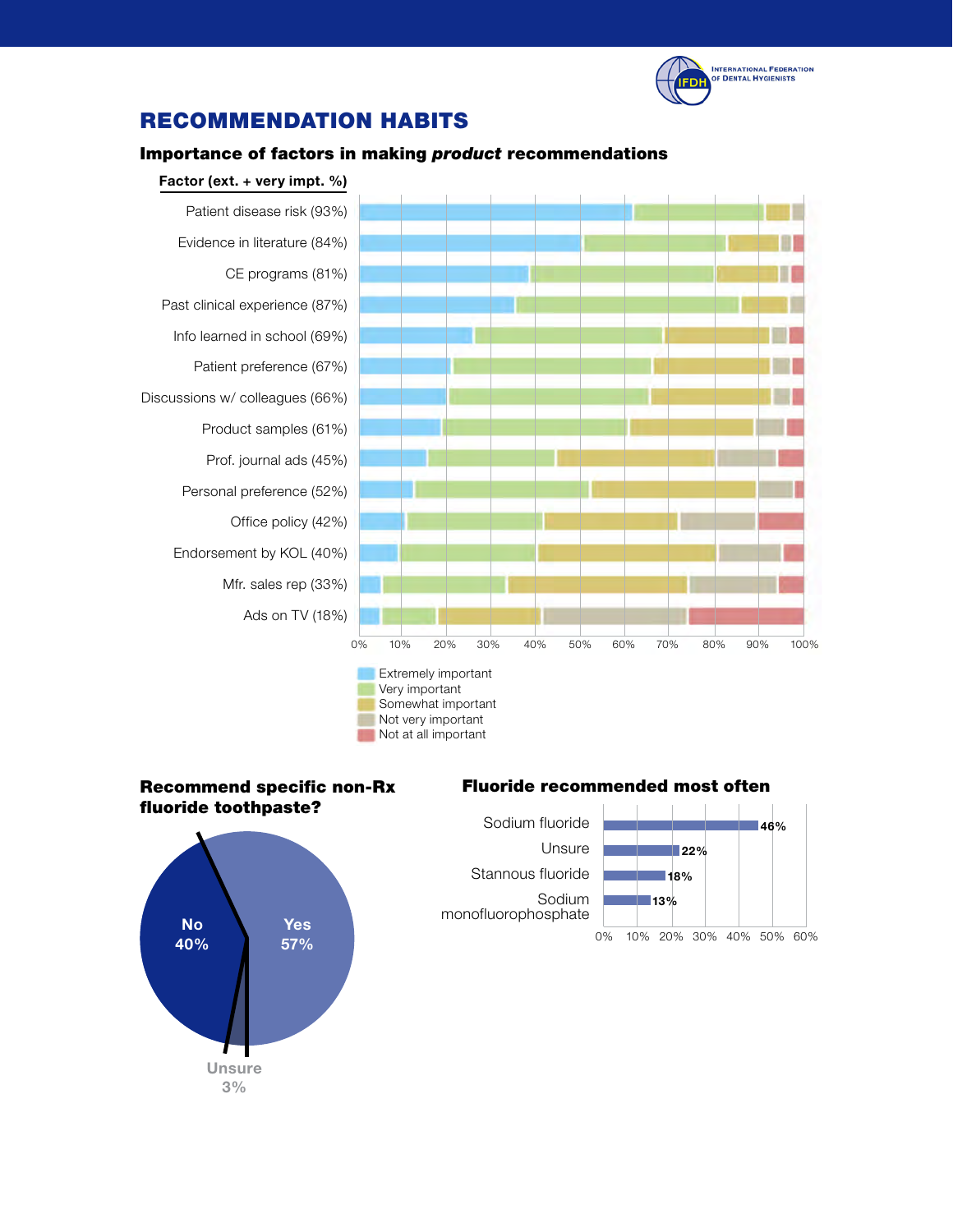

### RECOMMENDATION HABITS**,** *cont'd.*

#### Resources used *at least once a month* to assist in making decisions about toothpaste recommendations



0% 10% 20% 30% 40% 50% 60% 70%

#### Of those using manufacturer sales rep info to help make recommendation decisions, which manufacturer?



#### Agree or disagree with statements?



Strongly disagree